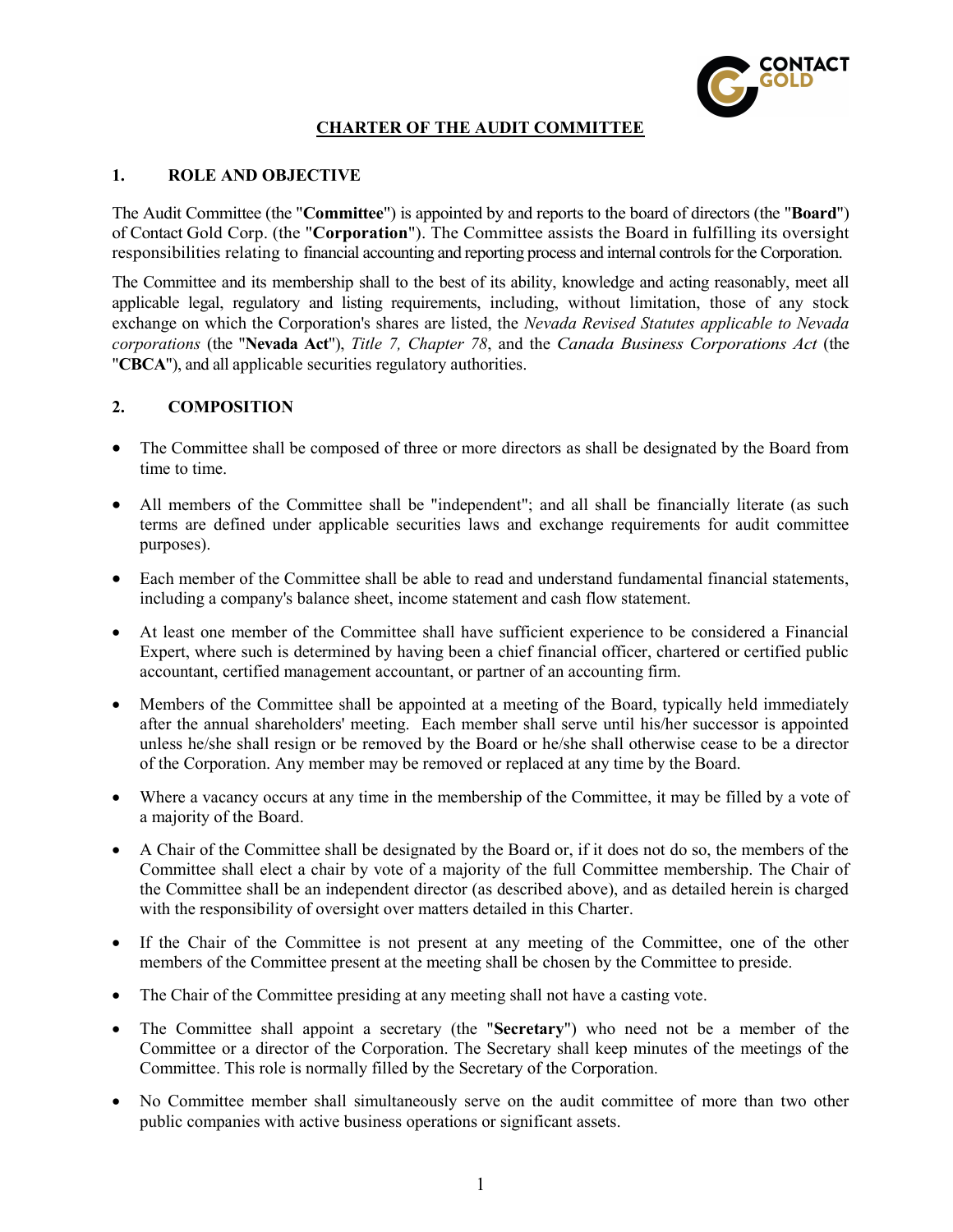

# 3. MEETINGS

- The Committee shall meet at least quarterly, at the discretion of the Chair or a majority of its members, as circumstances dictate or as may be required by applicable legal or listing requirements, provided that meetings of the Committee shall be convened whenever requested by the external auditors (the "Independent Auditors") or any member of the Committee in accordance with the Nevada Act.
- The Chair of the Committee shall prepare and/or approve an agenda in advance of each meeting.
- Notice of the time and place of every meeting may be given orally, in writing, by facsimile or by email to each member of the Committee at least 48 hours prior to the time fixed for such meeting.
- A member may in any manner waive notice of the meeting. Attendance of a member at the meeting shall constitute waiver of notice of the meeting, except where a member attends a meeting for the express purpose of objecting to the transaction of any business on the grounds that the meeting was not lawfully called.
- Any member of the Committee may participate in the meeting of the Committee by means of conference telephone or other communication equipment, and the member participating in a meeting pursuant to this paragraph shall be deemed, for purposes hereof, to be present in person at the meeting.
- A majority of Committee members, present in person, by video-conference, by telephone or by a combination thereof, shall constitute a quorum.
- If within one hour of the time appointed for a meeting of the Committee, a quorum is not present, the meeting shall stand adjourned to the same hour on the second business day following the date of such meeting at the same place. If at the adjourned meeting a quorum as hereinbefore specified is not present within one hour of the time appointed for such adjourned meeting, such meeting shall stand adjourned to the same hour on the second business day following the date of such meeting at the same place. If at the second adjourned meeting a quorum as hereinbefore specified is not present, the quorum for the adjourned meeting shall consist of the members then present.
- If and whenever a vacancy shall exist, the remaining members of the Committee may exercise all of its powers and responsibilities so long as a quorum remains in office for no more than six months, at which time the vacancy will be filled by a vote of a majority of the Board.
- At all meetings of the Committee, every question shall be decided by a majority of the votes cast. In case of an equality of votes, the matter will be referred to the Board for decision. Any decision or determination of the Committee reduced to writing and signed by all of the members of the Committee shall be fully effective as if it had been made at a meeting duly called and held.
- The CEO and CFO are expected to be available to attend meetings, but a portion of every meeting will be reserved for in camera discussion without the CEO or CFO, or any other member of management, being present.
- The Committee may by specific invitation have other resource persons in attendance such officers, directors and employees of the Corporation and its subsidiaries, and other persons, including the Independent Auditors, as it may see fit, from time to time, to attend at meetings of the Committee.
- The Board may at any time amend or rescind any of the provisions hereof, or cancel them entirely, with or without substitution.
- The Committee shall have the right to determine who shall and who shall not be present at any time during a meeting of the Committee.
- Minutes of Committee meetings shall be sent to all Committee members.
- The Chair of the Committee shall report periodically the Committee's findings and recommendations to the Board.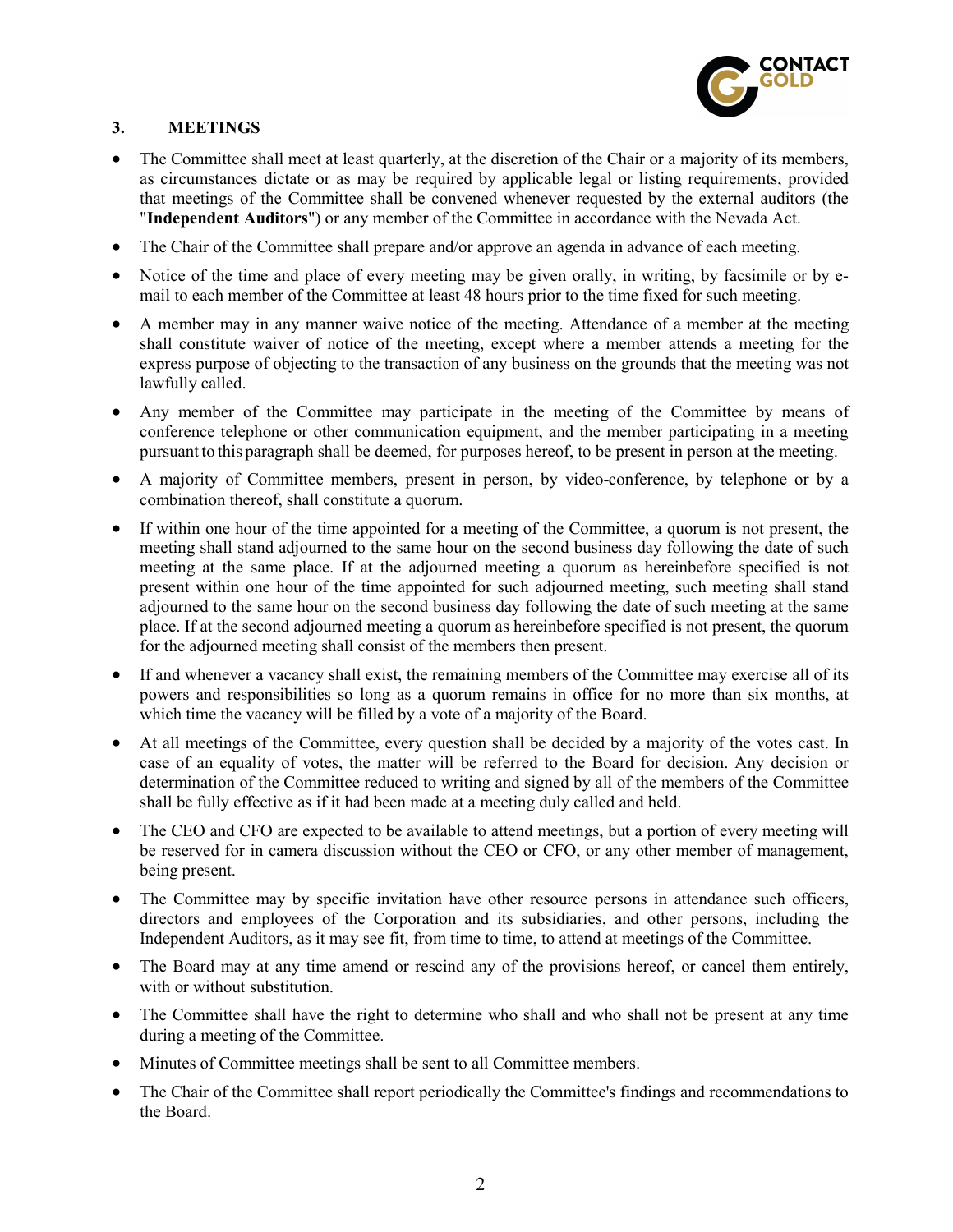

# 4. RESOURCES AND AUTHORITY

- The Committee shall have access to such officers and employees of the Corporation and its subsidiaries and to such information with respect to the Corporation and its subsidiaries as it considers being necessary or advisable in order to perform its duties and responsibilities.
- The Committee shall have the authority to obtain advice and assistance from internal or external legal, accounting or other advisors and resources, as it deems advisable, at the expense of the Corporation.
- The Committee shall have the authority to communicate directly with the internal and external auditors.

# 5. RESPONSIBILITIES

## A. Chair

To carry out its oversight responsibilities, the Chair of the Committee shall undertake the following:

- provide leadership to the Committee with respect to its functions as described in this Charter and as otherwise may be appropriate, including overseeing the logistics of the operations of the Committee;
- chair meetings of the Committee, unless not present (including in camera sessions), and reports to the Board following each meeting of the Committee on the findings, activities and any recommendations of the Committee;
- ensures that the Committee meets on a regular basis and at least four times per year;
- in consultation with the Committee members, establishes a calendar for holding meetings of the Committee;
- establish the agenda for each meeting of the Committee, with input from other Committee members, and any other parties, as applicable;
- ensures that Committee materials are available to any director on request;
- acts as liaison and maintains communication with the Chair of the Board (or Lead Director if an individual other than the Chair) and the Board to optimize and coordinate input from Board members, and to optimize the effectiveness of the Committee. This includes, at least annually and at such other times and in such manner as the Committee considers advisable, reporting to the full Board on:
	- all proceedings and deliberations of the Committee;
	- the role of the Committee and the effectiveness of the Committee in contributing to the objectives and responsibilities of the Board as a whole; and
	- principal operating and business risks identified by management and how each are either mitigated or managed.
- ensure that the members of the Committee understand and discharge their duties and obligations;
- foster ethical and responsible decision making by the Committee and its individual members;
- encourage Committee members to ask questions and express viewpoints during meetings;
- together with the Corporate Governance and Nominating Committee (the "CG&N Committee"), oversee the structure, composition, membership and activities delegated to the Committee from time to time;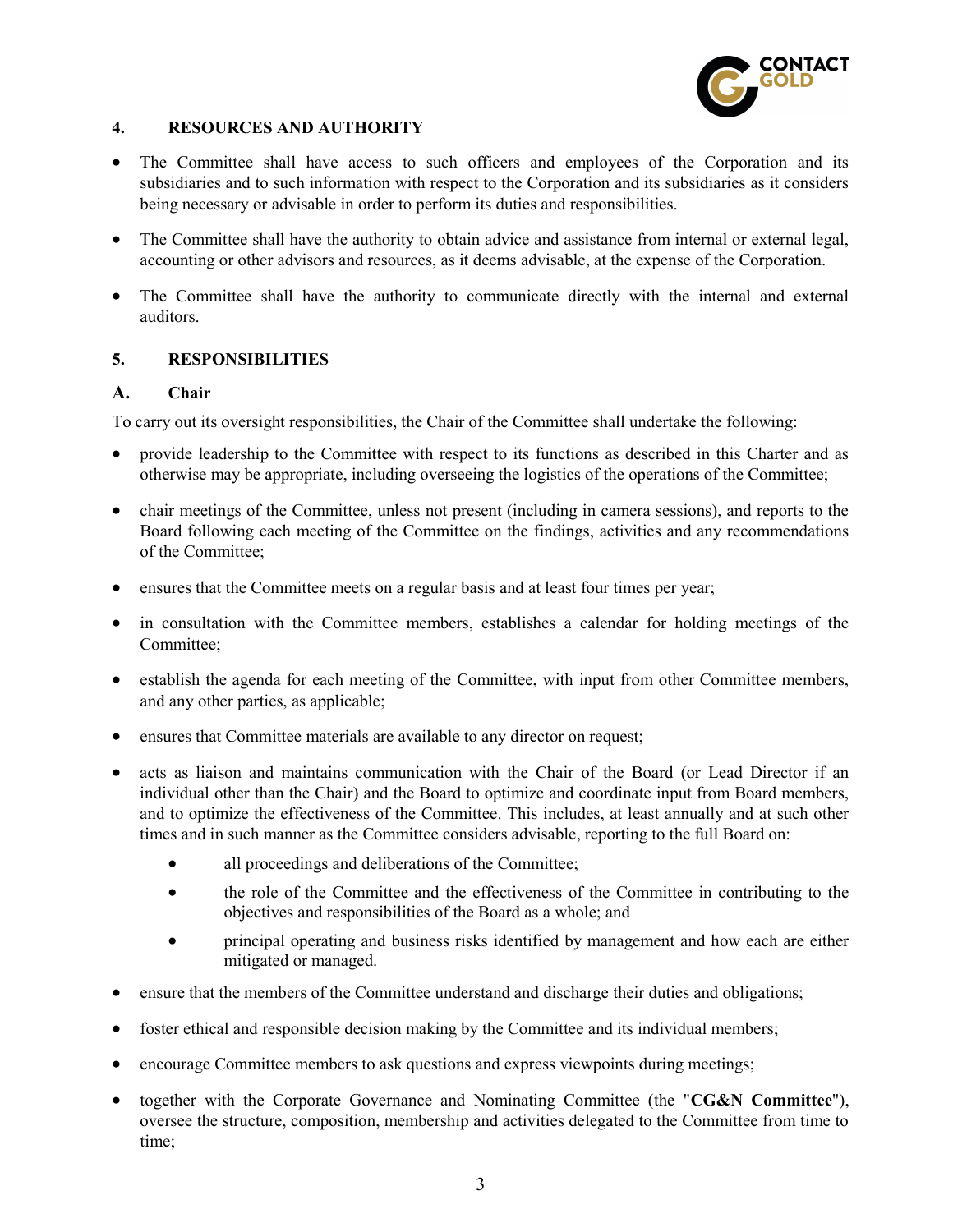

- ensure that resources and expertise are available to the Committee so that it may conduct its work effectively and efficiently and pre-approve work to be done for the Committee by consultants;
- facilitate effective communication between members of the Committee and management;
- encourage the Committee to meet in separate, regularly scheduled, non-management, closed sessions with the Independent Auditors;
- attend each meeting of shareholders to respond to any questions from shareholders as may be put to the Chair; and
- perform such other duties and responsibilities as may be delegated to the Chair by the Board from time to time.

## B. The Committee

The Committee has the authority to conduct any investigation appropriate to its responsibilities, and it may request the Independent Auditors as well as any officer of the Corporation, or legal counsel for the Corporation, to attend a meeting of the Committee or to meet with any members of, or advisors to, the Committee. The Committee shall have unrestricted access to the books and records of the Corporation and has the authority to retain, at the expense of the Corporation, special legal, accounting, or other consultants or experts to assist in the performance of the Committee's duties.

The Committee is hereby delegated the following duties and powers, and will be responsible to carry out the following responsibilities:

#### Financial Accounting and Reporting Process and Internal Controls

- review the annual audited financial statements to satisfy itself that they are presented in accordance with either International Financial Reporting Standards ("IFRS") or United States Generally Accepted Accounting Principals ("US GAAP", and together with IFRS, "applicable Accounting Principles"), and report thereon to the Board and recommend to the Board whether or not same should be approved prior to their being filed with the appropriate regulatory authorities. The Committee shall also review and approve the interim financial statements, management's discussion and analysis relating to annual and interim financial statements, annual and interim earnings press releases and any other public disclosure documents that are required to be reviewed by the Committee under any applicable laws before the Corporation publicly discloses this information and/or prior to their being filed with the appropriate regulatory authorities. The Committee shall discuss significant issues regarding applicable Accounting Principles, practices, and judgments of management with management and the Independent Auditors as and when the Committee deems it appropriate to do so. The Committee shall satisfy itself that the information contained in the annual audited financial statements, the interim financial statements and management's discussion and analysis relating to such annual and interim financial statements is not significantly erroneous, misleading or incomplete and that the audit and review functions have been effectively carried out.
- review management's internal control report. In consultation with the Independent Auditors the Committee shall assess the integrity of management's risk assessments and internal controls over financial reporting and disclosure controls and procedures and ensure implementation of such controls and procedures.
- review financial summaries and disclosures made in accordance with the Extractive Sector Transparency Measures Act ("ESTMA"), including but not limited to attestation reports made by a director or officer of the Corporation that the information in the report is true, accurate and complete in all material respects and that reasonable diligence has been exercised.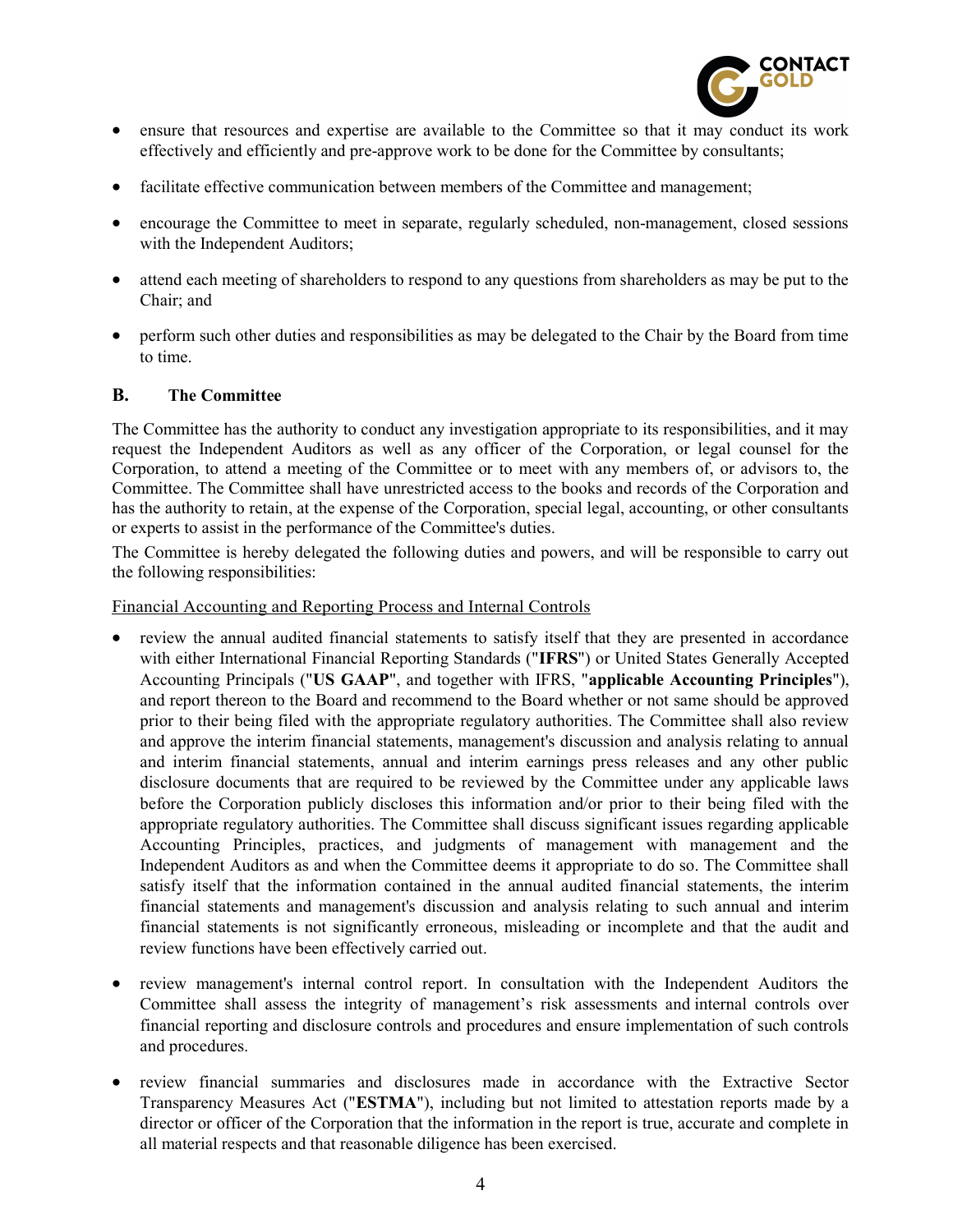

- be satisfied that adequate procedures are in place for the review of the Corporation's public disclosure of financial information extracted or derived from the Corporation's financial statements, and periodically assess the adequacy of these procedures.
- meet no less frequently than annually with the Independent Auditors and the Chief Financial Officer or, in the absence of a Chief Financial Officer, with the officer of the Corporation in charge of financial matters, to review accounting practices, internal controls and such other matters as the Committee, Chief Financial Officer or, in the absence of a Chief Financial Officer, with the officer of the Corporation in charge of financial matters, deems appropriate.
- inquire of management and the Independent Auditors about significant risks or exposures, both internal and external, to which the Corporation may be subject, and assess the steps management has taken to minimize such risks.
- review the post-audit or management letter containing the recommendations of the Independent Auditors and management's response and subsequent follow-up to any identified weaknesses.
- oversee the Corporation's plans to adopt changes to policy choices under applicable Accounting Principles, and related disclosure obligations.
- in consultation with the CG&N Committee, ensure that there is an appropriate standard of corporate conduct including, if necessary, adopting and overseeing a corporate code of ethics for senior financial personnel.
- establish procedures for the receipt, retention and treatment of:
	- complaints received by the Corporation regarding accounting, internal accounting controls or auditing matters; and
	- confidential, anonymous submission by employees of the Corporation of concerns regarding questionable accounting, internal accounting controls or auditing matters.
- provide oversight to related party transactions entered into by the Corporation.

#### Independent Auditors

- recommend to the Board for approval by shareholders, the selection, appointment and compensation of the Independent Auditors;
- be directly responsible for oversight of the Independent Auditors and the Independent Auditors shall report directly to the Committee.
- ensure the lead audit partner and the other audit partners (if any) at the Independent Auditor is replaced in compliance with applicable laws.
- be directly responsible for overseeing the work of the Independent Auditors, including the resolution of disagreements between management and the Independent Auditors regarding financial reporting.
- with reference to the procedures outlined separately in "Procedures for Approval of Non-Audit Services" (attached hereto as Appendix 'A'), pre-approve all audit and non-audit services not prohibited by law to be provided by the Independent Auditors.
- monitor and assess the relationship between management and the Independent Auditors and monitor, confirm, support and assure the independence and objectivity of the Independent Auditors.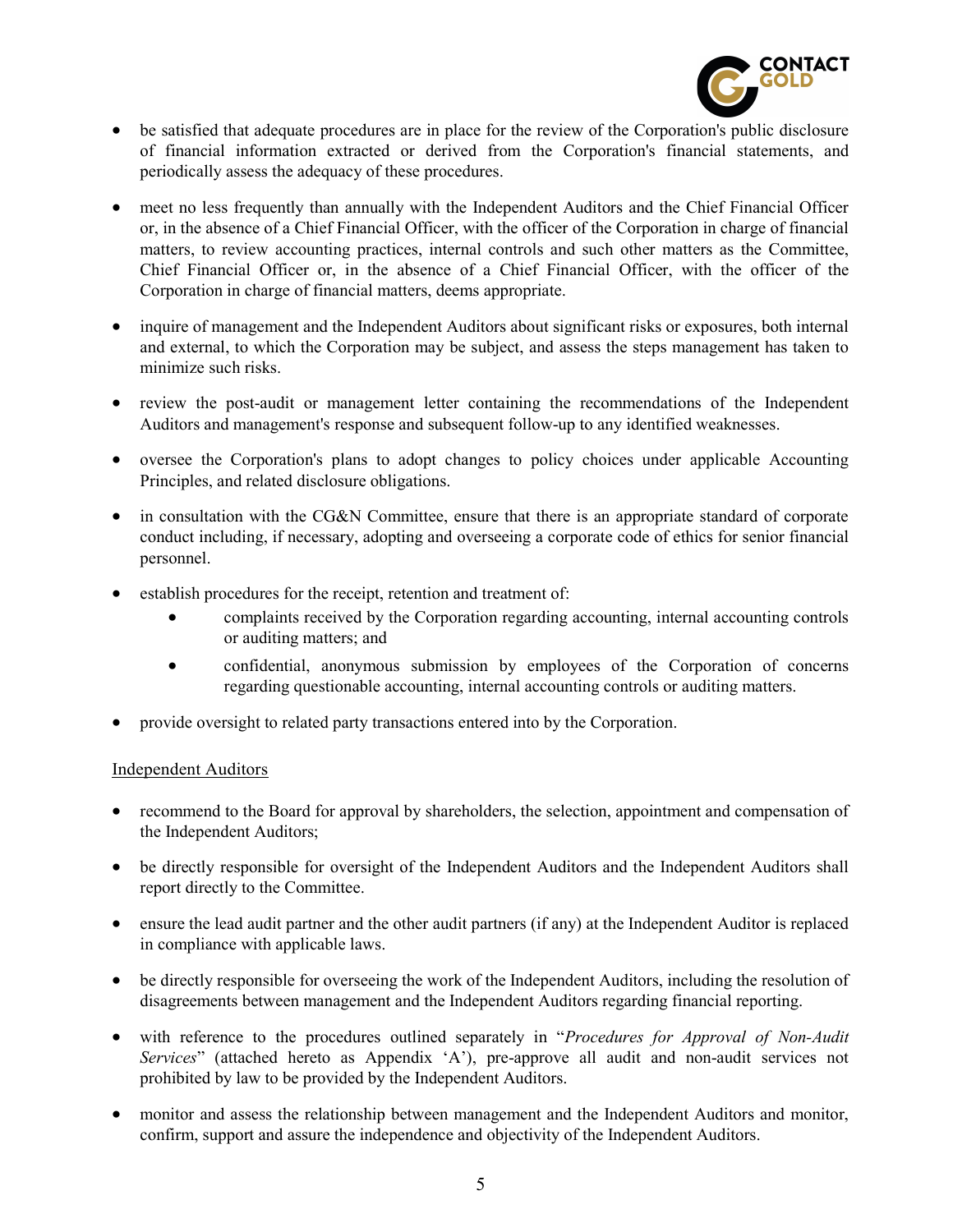

- review the Independent Auditors' audit plan, including scope, procedures, timing and staffing of the audit as well as any procedures relating to attestation on the Corporation's ESTMA reporting.
- review the results of the annual audit with the Independent Auditors, including matters related to the conduct of the audit, and receive and review the auditor's interim review reports.
- review the results of procedures undertaken by the Independent Auditors relating to ESTMA reporting, and receive and review the auditor's reporting thereon.
- obtain timely reports from the Independent Auditors describing critical accounting policies and practices, alternative treatments of information within applicable Accounting Principles that were discussed with management, their ramifications, and the Independent Auditors' preferred treatment and material written communications between the Corporation and the Independent Auditors.
- review fees paid by the Corporation to the Independent Auditors and other professionals in respect of audit and non-audit services on an annual basis.
- review and approve the Corporation's hiring policies regarding partners, employees and former partners and employees of the present and former auditors of the Corporation.

## Other Responsibilities

- perform any other activities consistent with this Charter and governing law, as the Committee or the Board deems necessary or appropriate;
- institute and oversee special investigations, as needed; and
- review and assess the adequacy of this Charter annually and submit any proposed revisions to the Board for approval.

Enacted June 7, 2017